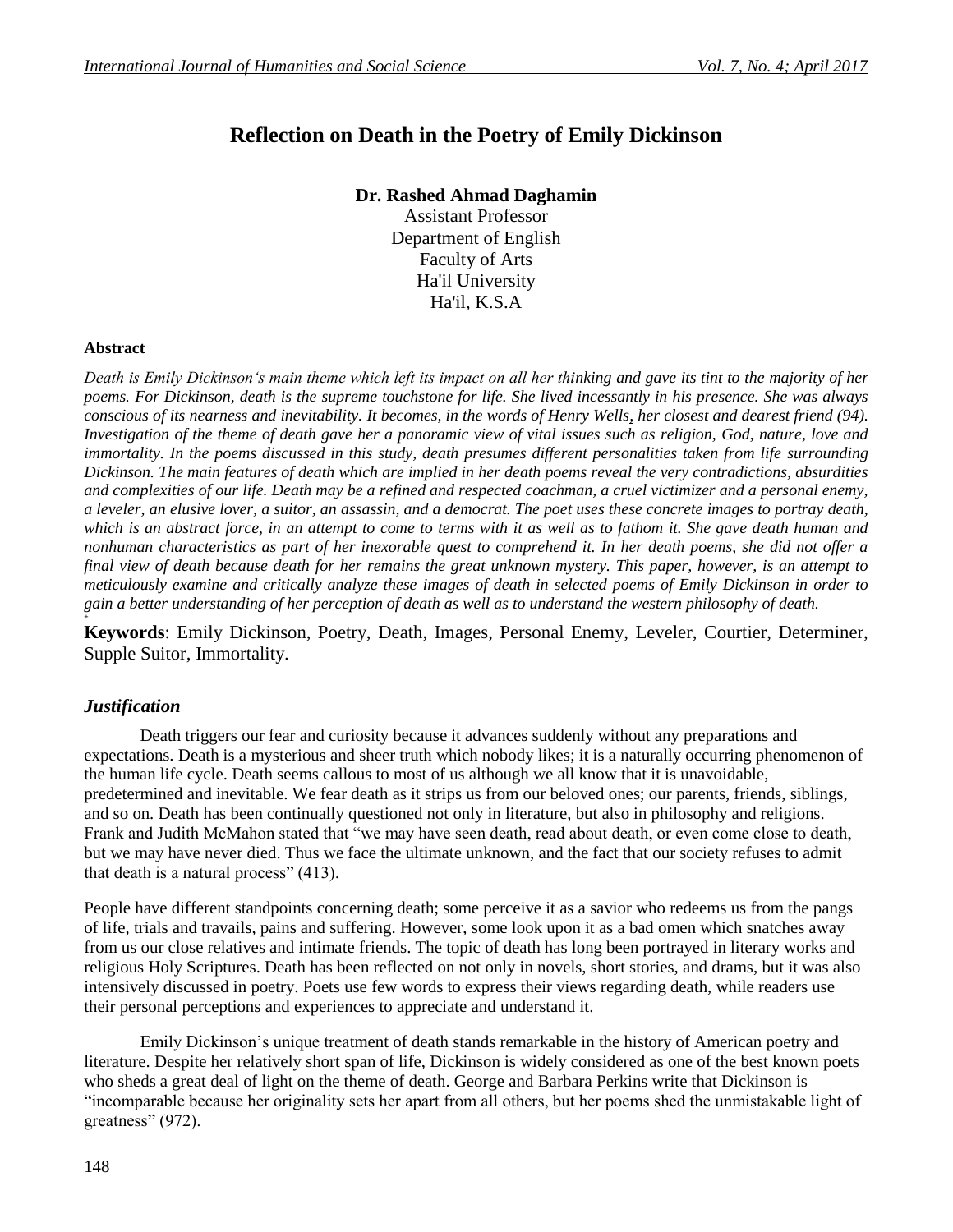## *Introduction*

Emily Dickinson was one of the most influential and eminent American intellectuals of the nineteenth century. She was born in 1830 in Amherst, Massachusetts and died in 1886 in her house. Following her bereavement, her sister, Lavinia, discovered her collection of 1800 poems and published them in 1890. In the modern poetic world of America, Emily Dickinson plays a significant and multifarious role that makes her different from contemporary American poets. Emily's original and powerful mind as well as her mystic imagery made her an icon in the realm of American literature. She wrote poetry of great power questioning the nature of death, immortality, trinity, religion, nature, love, God and so on. However, Dickinson is renowned for her morbid sensibilities and her preoccupation with the theme of death.

Following the declaration of independence of the United States of America from Great Britain in 1776, the age of Dickinson had become a complex one, burdened by conflicts between tradition and progress. Dickinson's poetry best defines the distinctive qualities of American experience; an emanation of liberal independent soul against the religious restrictions and the dogmatic thought of religious dependence of Calvinism, her work was much like a revolt against tradition and some religious dogmas. Her poetry was different from any other models of her era. She kept herself in isolation from society and created a small mysterious world through her poems. She just had a little contact with other poets and writers of her age. Nonetheless, her poetry was influenced by the poems of Emerson and Hawthorne.

Poetry for Dickinson had special definition. She wrote to Thomas W Higginson that "If I read a book and it makes my whole body so cold no fire can warm me I know that is poetry. If I feel physically as if the top of my head were taken off, I know that is poetry. These are the only way I know it. Is there any other way? (Johnson, 472-474).

She wrote her poems without any limitations, and nothing could curb her. The most frequent themes in her poems are the teaching of Jesus Christ, nature, love, God, Religious pain, identity, immortality, separation, the inner world of a person, pain and suffering, and obviously Death. As a young woman and on spiritual values, Dickinson inculcated her religious beliefs, rather her rejection of established religion, her deep love of God, and hope in the after-life.

While recognizing that many poets have made death central in much of their poetry, Thomas H. Johnson argues that "Emily Dickinson did so in hers to an unusual degree" (203). Death is a prevalent theme in Emily Dickinson's poetry. Her death poems are scattered through the two volumes which contain her poetic works. It has been said that at least a quarter of all her works deals chiefly with this theme (Henry W, 94). Critics of Emily Dickinson have observed the prominence of the theme of death in her poetry. George Frisbie Whicher, for example, states that Dickinson "recurred to it more frequently than to any other" (298).

Richard chase declares that "in the large majority of Emily Dickinson's poems, from the least impressive to the most, there are intimations of Death" (230). According to Charles R. Anderson, death and immortality were "the two profoundest themes that challenged her poetic powers" (284). A thorough analysis of Dickinson's poetry dealing with death reveals that there are four major categories: poems dealing with death and immortality, poems dealing with the physical aspects of death, poems that personify death, and elegiac poems. However, as far as this study is concerned, I am going to take into consideration the poems which personify death.

Dickinson was preoccupied with the theme of death throughout her life. As her niece Martha Dickinson Bianchi noted, Emily Dickinson was "eternally preoccupied with death" (83). Her letters also contain many references to death, confirming the fact that her preoccupation with the theme of death was a lifelong. In a letter to T. W. Higginson dated 1863, she referred to her early awareness of death: "Perhaps Death gave me awe for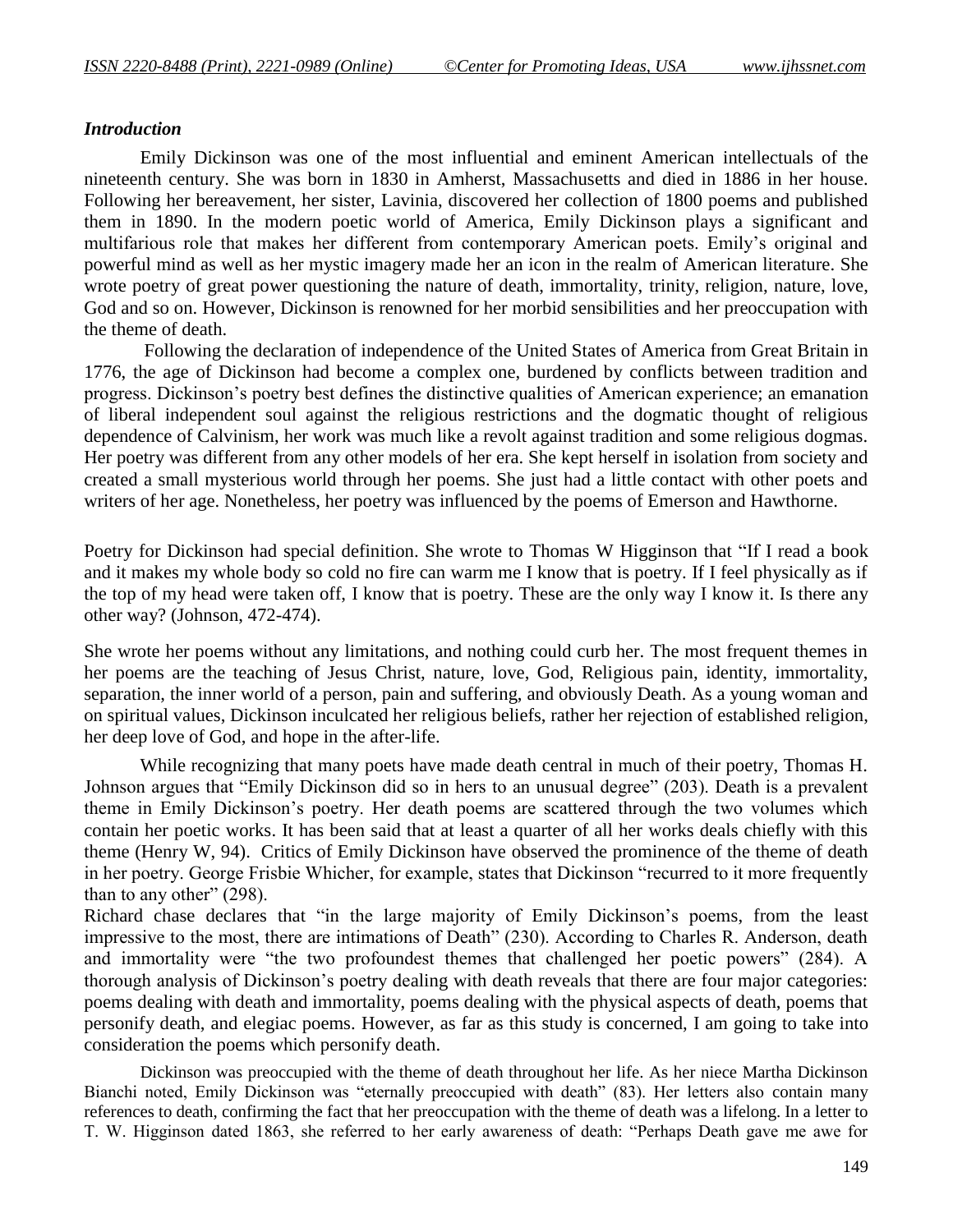friends-striking sharp and early, for I held them since in a brittle love, of more alarm, than peace" (423). Her attachment to death continued all over her life. One month before her death she wrote" There is no Trumpet like the Tomb" (Johnson 904). This preoccupation with death may be attributed to her involvement with religious and spiritual values such as God, Time, Resurrection, Immortality, Infinity, etc.

Emily Dickinson's treatment of the theme of death in her poetry may be regarded as one of her outstanding contributions to American literature. She wrote more than five hundred poems on the subject of death. These poems offer a sincere attempt to understand the true nature of death. Death in these poems takes various contradictory images and personalities such as a coachman, a cunning courtier, a king, a democrat, a lover, a murderer, a wild beast, a frost, a brutal killer, etc.

#### *Discussion*

In many of her poems, Dickinson personifies death in various characters. For example, in "The only Ghost I ever saw", she personifies Death as:

The only Ghost I ever saw Was dressed in Mechlin – so – He wore no sandal on his foot – And stepped like flakes of snow –

Death here is portrayed as a barefooted ghost whose gaits are soundless albeit rapid. Death is also personified as an elusive and crafty lover who makes an interview with the poet for a while. Death in this poem is an intangible lover and a quiet intelligent courter whose main features are shyness, agility, cleverness and subtlety.

The concept of death as something to be embraced finds best expression in "Because I could not stop for Death", where Dickinson actually personifies Death as a gentleman who kindly stops to collect the speaker in his carriage. Here, however, dying has largely preceded the action, and its physical aspects are only hinted at.

Because I could not stop for Death – He kindly stopped for me The Carriage held but just Ourselves – And Immortality.

James Reeves comments on this poem: "This is one of the best of those poems in which Emily triumphs over death by accepting calmly, civilly, as befits a gentlewoman receiving the attentions of a gentleman. It is an essay in death-in-life (20). Jane Crosthwaite suggests that the poem is not a projection of the poet's death but a record of her encounter with the fact or inevitability of death and the consequences of that discovery on the life remaining (90). This poem has elements of all of Emily's diverse mystical preoccupations with death and immortality. It presents death as an objective fact. It reveals the morbidly fanciful attempt to think of her in the present as also, into that future objective condition. Death is here also experienced subjectively as deprivation and less possibility and symbolized by objective death, the grave.

In some poems, Emily Dickinson portrays death as a cruel personal enemy and as a brutal killer who attacks his victims without any mercy or permission. In "A Clock stopped", the poet shows how her subject suffers in the dying moments. Death in this poem is a powerful enemy which attacks the debilitated victim and brings her severe pain.

A clock stopped -- not the mantel's Geneva's farthest skill Can't put the puppet bowing That just now dangled still. An awe came on the trinket! The figures hunched with pain, Then quivered out of decimals Into degreeless noon.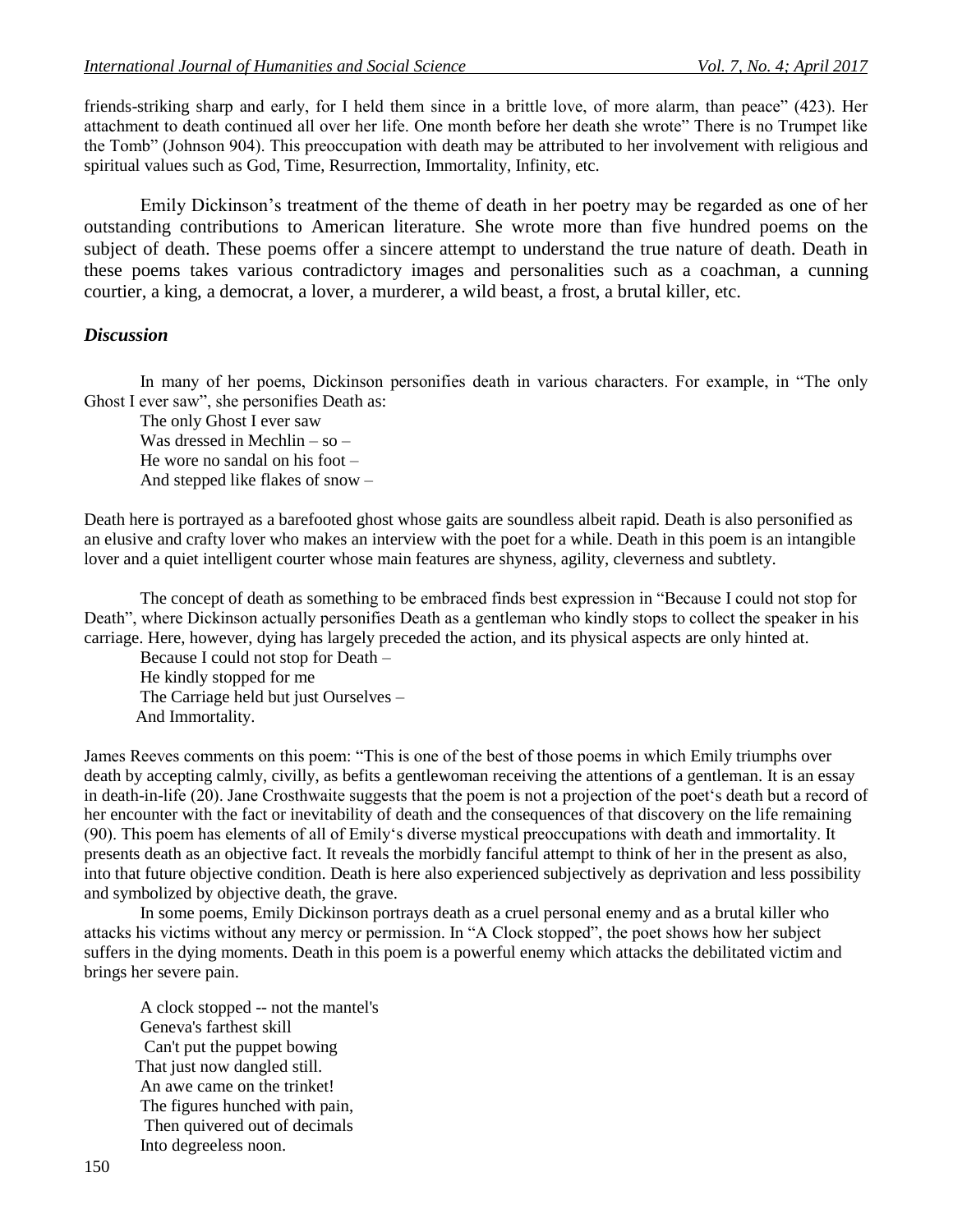The dead clock is compared to heart that has stopped beating. The poet uses the clock and its second hand to represent the heart. To use the dead clock representing the heart enables the readers to perceive a clear picture of when the heart has stopped beating and death has occurred. This death image is repulsive because it gradually tortures the vanishing person from a low to higher degrees of pain. The poem tries to determine the philosophical and religious meanings in death. In this poem, life is compared with a timepiece. Again, Dickinson depicts the dying moment of a person by using the metaphor of a clock as a heart of a human which is stopped. Death is considered as a powerful enemy which causes someone to die, by its attack on them; and this death causes severe pain for others.

The hands of the clock stop moving any more just like the heart which stops beating. In this moment, death occurs and even a skillful clock maker cannot make the clock to work again - just as the dead person whom the doctor tries to revive, but it cannot be done. Both the doctor and the clock maker attempt revival but in vain. The moment which Dickinson visualizes in "A Clock Stopped" is the last moment of life of a human that no one can pause or postpone.

In "What care the Dead, for Chanticleer", Dickinson portrays death as a leveler i.e. there is no exception for death. She uses death as God's vehicle to bring all human lives to heaven.

What care the Dead, for Chanticleer— What care the Dead for Day? 'Tis late your Sunrise vex their face— And Purple Ribaldry—of Morning Pour as blank on them As on the Tier of Wall The Mason builded, yesterday, And equally as cool—

The poem implies that death can occur at any moment, today or tomorrow, summer or winter, day or night. Dickinson here portrays death as a determiner which sets everything in the same level and position. Death is a determiner to make every human being equal no matter who they are. Death is the final destination for them all. The fear of death makes people realize more and more about their lives' duties and obligations.

In "Color- Caste-Denomination"and "Not any higher stands the Grave", Dickinson personifies death as a democrat, the great equalizer or the force which claims without discrimination men and women. In "Color- Caste-Denomination", death discards all differences which exist among the living:

Color-Caste-Denomination-These-are Time's Affair Death's diviner Classifying Does not know they are As in sleep-All Hue forgotten-Tenets-put behind-Death's large-Democratic fingers Rub away the Brand-People, whether they are white, black, or blonde are all subject to death: If Circassian-He is careless-If He put away Chrysalis of Blonde-or Umber-Equal Butterfly-

The image of death as a democrat is found again in "Not any higher stands the Grave". All people, young and old, poor and rich will inevitably face death.

Not any higher stands the Grave For Heroes than for Men-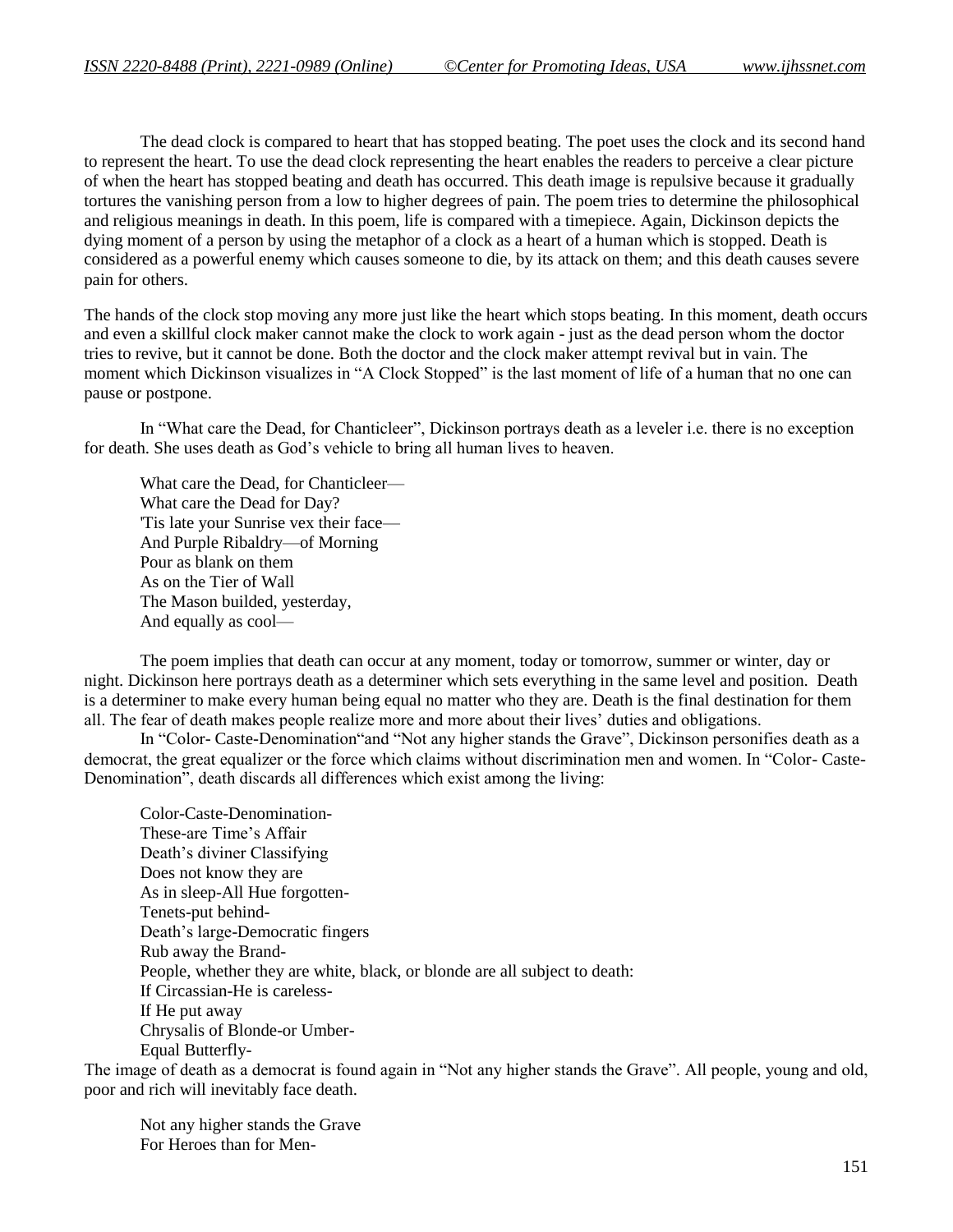Not any nearer for the Child Than numb Three scores and Ten-This latest Leisure equal lulls The Beggar and his Queen Propitiate this Democrat A Summer's Afternoon.

In "Death is the Supple Suitor", death assumes the character of a skillful lover wooing a lady:

Death is the supple Suitor That wins at last-He moves slowly with craft aiming not to offend by being too bold: It is a stealthy Wooing Conducted first By pallid innuendoes And dim approach Achieving success in his wooing, he comes with bugles and a coach and: It bears away in triumph To Troth unknown.

Some of Dickinson's poems present death as a reward in the hereafter for the deceased people because they exist in such a peaceful place in the afterlife while some poems show death as a punishment because dying people experience boredom or damnation after death. There is a spiritual world in the life after death which is another level of existence after death where the dead reside together to wait for the judgment day.

In "All but Death can be Adjusted", the poet portrays death as predetermined and fixed end, something which is fixed for all human beings. Death is the fate that nobody can change except God. In "They dropped like Flakes"; death is portrayed in a positive way. It is viewed as ordinary matter but still it is under the control of God.

THEY dropped like flakes, they dropped like stars, Like petals from a rose, When suddenly across the June A wind with fingers goes. They perished in the seamless grass,— No eye could find the place; But God on his repealless list Can summon every face.

The poem explains a character of death that changes like the flakes, the stars, and the petals. All these natural material are presented to signify the delicate and fragile lives of human beings. The poet uses these natural elements to emphasize that death is naturally common and an acceptable matter. The grass and the daisy are used as similes of death. The employment of these two plants can help to enable the readers to view death positively because their color invites a peaceful feeling while their appearances make the matter of death ordinary and beautiful. These plants are the two natural sources that make the images of death in this poem common and understandable.

## *Conclusion*

In a nutshell, death has its own claims on Emily Dickinson. Wendy Martin believes that, "Death was the problem for Dickinson, a riddle she could never solve, but which she always explored" (5). Death that Dickinson almost faced everyday is a central problem of her life; she saw it all around herself in her family, friends, love, life and convictions. The theme of death in the poetry of Dickinson has attracted a large critical attention. Death is not only one of her most frequent themes, but also one that preoccupies her lifelong attention. Dickinson was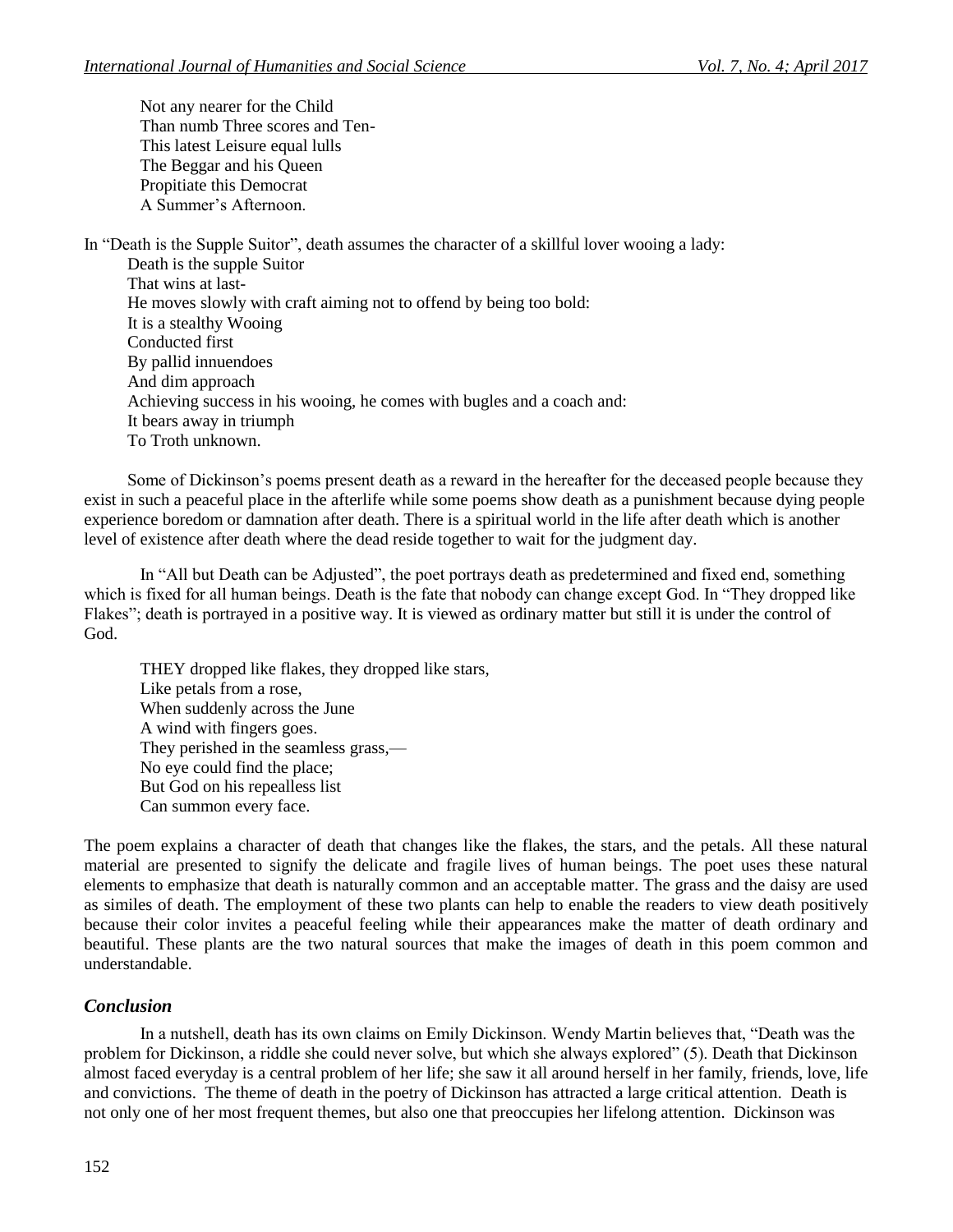preoccupied with death throughout her life; a reason for such an immense preoccupation is her involvement with religious and spiritual values, such as time, god, eternity, immorality, nature, and love.

The following death poems have been selected and briefly and critically analyzed to examine and reach out a thorough understanding of the multiple images of death which the poet personifies in the selected poems:

1-The only Ghost I ever saw 2-Because I could not stop for Death 3-A Clock stopped 4-What care the Dead, for Chanticleer 5-Color- Caste-Denomination 6-Not any higher stands the Grave 7-Not any higher stands the Grave 8-All but Death can be Adjusted 9-death is the Supple Suitor 10-They dropped like Flakes

The located images which the poet personifies in the aforementioned poems include: the image of death as a supple suitor, an elusive lover, a decent gentleman, a cruel personal enemy and a brutal killer, a democrat and determiner, a leveler, death as a reward or punishment on the day of judgment, and finally death as a predetermined and fixed end. In the end, it can be concluded that Dickinson's perception and approach towards death is inconstant and fluctuating. By critically analyzing the death poems of Dickinson, one feels that the feelings of the poet concerning death is varied and fluctuating; sometimes the poet is overwhelmed with sorrow, grief, pain, suffering, and depression, however, in some parts of her poems one feels that a sense of joy and hope overwhelms her.

### *Works Cited*

- Ahmadi, Zahra and Zohreh Tayari. "Thematic Study of Death in Emily Dickinson's Selected Poems." *Language in India*. 14.3 (2014):130-136. Print.
- Ali, Nabil Mohammed. "Images of Death in the Poetry of Emily Dickinson." Baghdad University.
- Anderson, Charles R. *Emily Dickinson's Poetry: Stairway of Surprise*. New York: Holt, Rinehart & Winston, 1960.
- Antony, Omana and Suchi Dewan. "Emily Dickinson's Perspectives on Death: An Interpretation of Dickinson's Poems on Death." *Lapis Lazuli-An International Literary Journal (LLILJ*). 2.2 (2012): 1-12. Print.
- Bianchi, Martha Dickinson. *The Life and Letters of Emily Dickinson.* Boston and New York: Houghton Mifflin Co., 1924.
- Chase, Richard , *Emily Dickinson*. Connecticut: Greenwood Press,1973.
- Crosthwaite, Jane. *American Literary Scholarship: An Annual*. Ed. James Wooderss. Duke University Press: Durham, North Carolina, 1983.
- Ford, Thomas W., *Heaven Beguiles the Tired: Death in the Poetry of Emily Dickinson*. Alabama: University of Alabama Press, 1966.
- Johnson, Thomas H. and Ward, Theodora (eds.) *The Letters of Emily Dickinson*.3 Vols. Cambridge, Mass.: The Belknap Press of Harvard University.
- Johnson, Thomas, *Emily Dickinson: An Interpretative Biography.* Cambridge, Mass.: The Belknap Press of Harvard University, 1955.